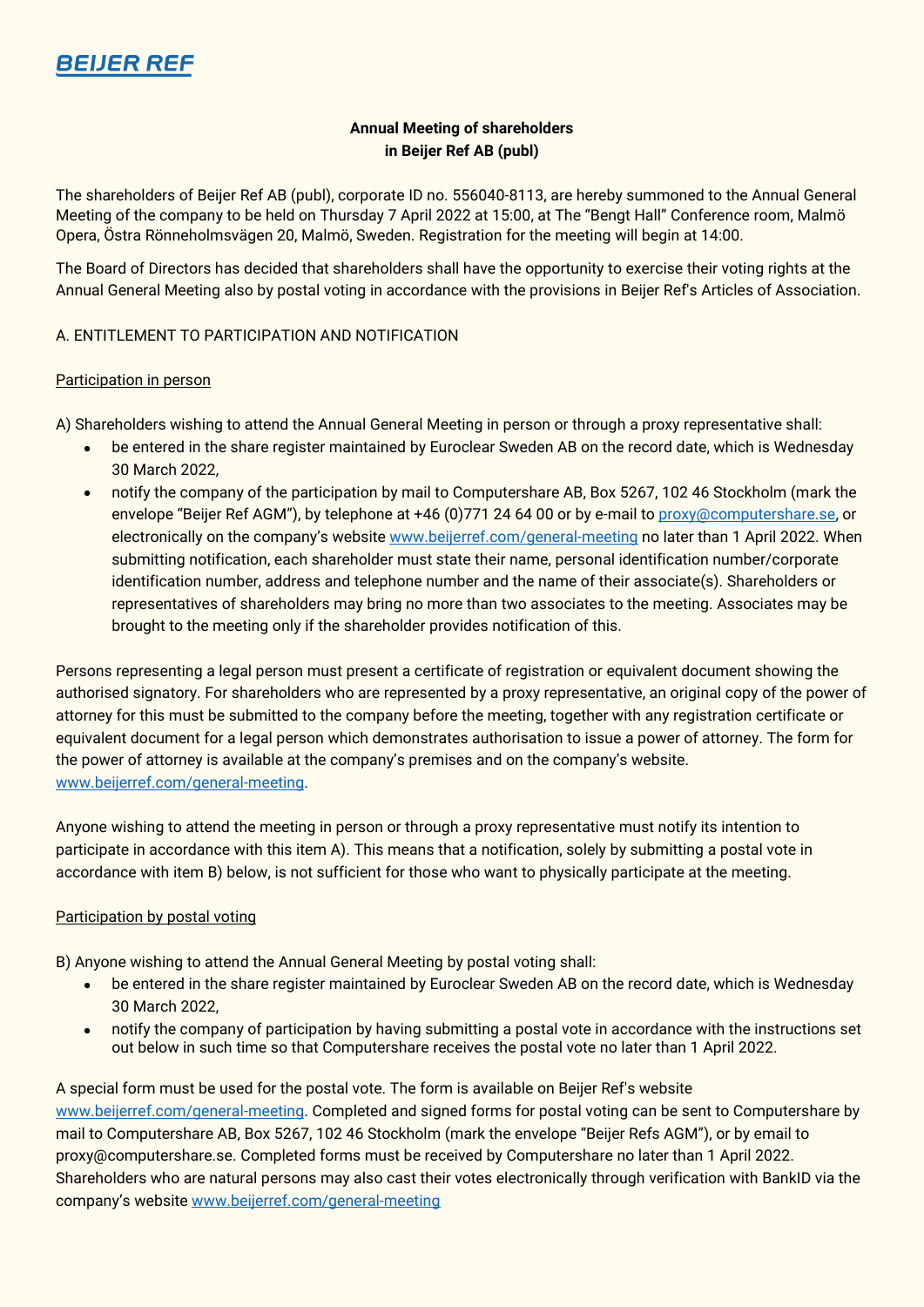

The shareholders may not provide special instructions or conditions to the postal vote. If so, the entire postal vote is invalid. Further instructions and conditions can be found in the postal voting form.

If the shareholder submits its postal vote by proxy, a written and dated power of attorney signed by the shareholder must be attached to the postal voting form. If the power of attorney has been issued by a legal entity, a certificate of registration or equivalent document showing the authorised signatory must be attached. The form for the power of attorney is available at the company's premises and on the company's website. [www.beijerref.com/general-meeting.](http://www.beijerref.com/general-meeting)

#### B. SHAREHOLDERS WITH NOMINEE REGISTERED SHARES

In order to be entitled to participate in the meeting, shareholders whose shares are nominee-registered must, in addition to giving notice of participation in the general meeting, temporarily register these shares in their own name so that the shareholder is listed in the presentation of the share register as of Wednesday 30 March 2022. Such registration may be temporary (so-called voting rights registration), and request for such voting rights registration shall be made to the nominee, in accordance with the nominee's routines, at such a time in advance as decided by the nominee. Voting rights registrations that have been made by the nominee no later than 1 April 2022 will be taken into account in the presentation of the share register.

## C. MATTERS TO BE DEALT WITH AT THE MEETING

Proposal for the agenda:

- 1. Election of the Chairman of the Annual Meeting of shareholders
- 2. Election of two persons to attest the Minutes
- 3. Drawing up and approval of the voting register
- 4. Approval of the Agenda
- 5. Determination that the meeting has been duly convened
- 6. Address by the CEO
- 7. Submission of the annual accounts and audit report of the company and the Group, and the statement by the auditor on the compliance of the guidelines for remuneration to senior executives
- 8. Resolution regarding:
- (a) adoption of the profit and loss account and balance sheet of the company and of the consolidated profit and loss account and consolidated balance sheet of the Group
- (b) allocation of the company's profit or loss in accordance with the adopted balance sheet and determination of record date for dividend
- (c) approval of the remuneration report
- (d) discharge from liability for the Members of the Board of Directors and the Managing Director
- 9. Determination of the number of Board Members
- 10. Determination of the remuneration of the Board Members
- 11. Determination of remuneration of the Auditors
- 12. Election of Board Members
- (a) Kate Swann (re-election)
- (b) Joen Magnusson (re-election)
- (c) Albert Gustafsson (re-election)
- (d) Per Bertland (re-election)
- (e) Frida Norrbom Sams (re-election)
- (f) Kerstin Lindvall (re-election)
- (g) William Striebe (re-election)
- (h) Kate Swann as the Chairman of the Board
- 13. Election of Auditors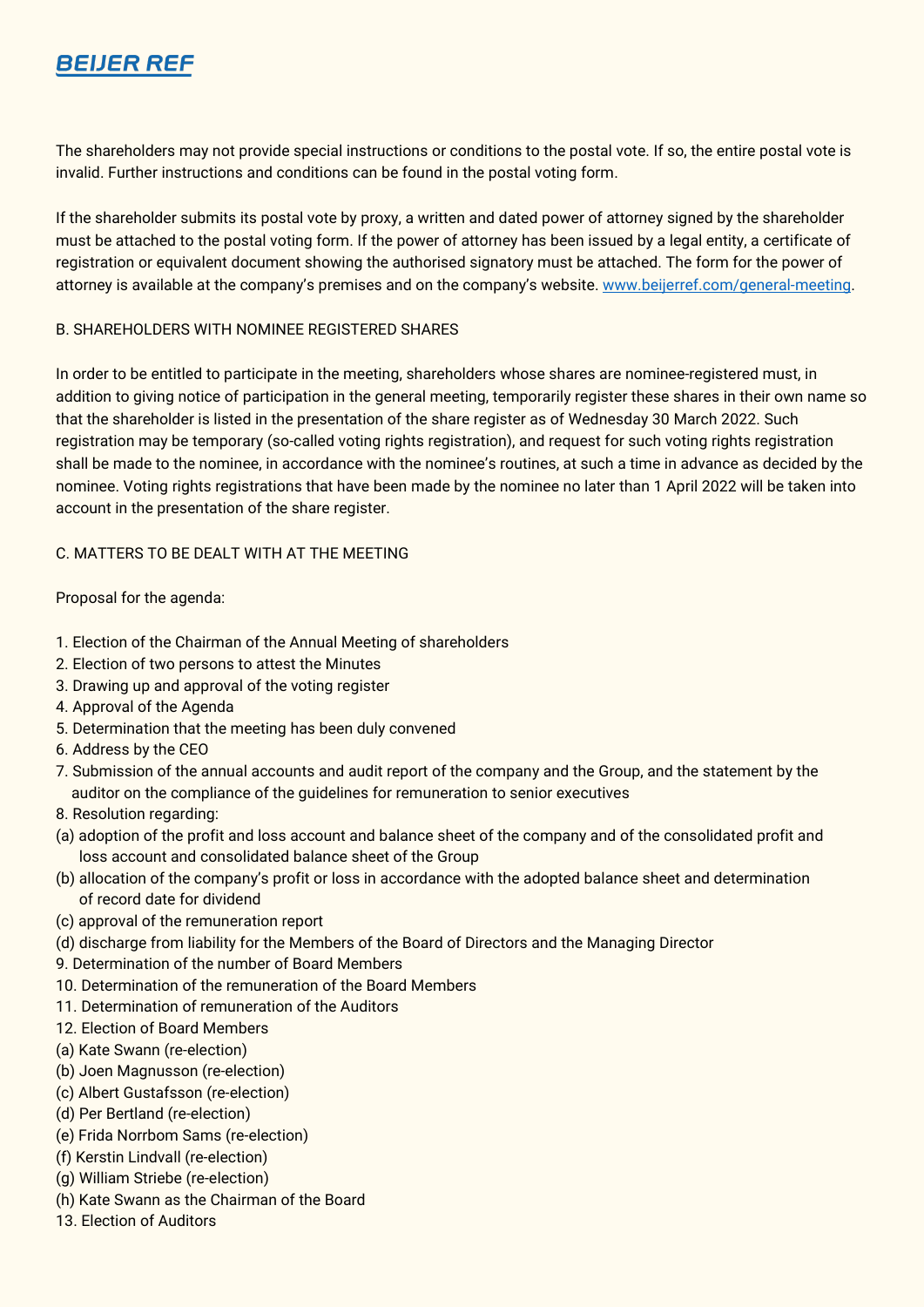

- 14. Decision regarding the Board of Director's proposal to implement a long-term share-based incentive program LTIP 2022/2025 by (A) issuing call options for shares in Beijer Ref, (B) authorising the Board of Directors to resolve on acquisition of own shares, and (C) approving the transfer of repurchased shares to participants of the incentive program and hedging activities in respect thereof
- 15. Decision on guidelines for remuneration to senior executives

16. Decision regarding the Board of Director's proposal to authorise the Board of Directors to resolve on a new share issue

17. Closing of the Meeting

## **Proposals**

#### *Item 8 (b) - Dividend*

Of the available profits of 1,581,129,352 SEK dividends shall be paid in the total amount of SEK 1.10 per share, entailing a total dividend amount of SEK 418, 515, 878. Payment shall be made in two instalments of SEK 0.6 per share for the first instalment and SEK 0,5 per share for the second instalment. It is proposed that the record date for the first instalment be 11 April 2022 and for the second instalment 11 October 2022. If the Annual General Meeting decides to accept this proposal, the first instalment will be due to be paid from Euroclear on 14 April 2022 and the second instalment on 14 October 2022.

## *Item 8 (c) – Approval of the Remuneration Report*

It is proposed that the general meeting resolves to approve the Board of Directors' report regarding compensation pursuant to Chapter 8, Section 53a of the Swedish Companies Act.

## *Items 1, 9 -13 – Elections and fees*

Kate Swann, Chairman of the Board of Directors; Juho Frilander, Chairperson (EQT), Joen Magnusson (own and related holding, member of Beijer Ref's Board of Directors), Tommi Saukkoriipi (SEB Fonder) and Patricia Hedelius (AMF) have participated in the Election Committee. The Election Committee has submitted the following proposal.

*Item 1:* The Election Committee proposes Katarina Olsson, General Counsel & EVP at Beijer Ref AB, as Chairperson of the Annual General Meeting.

*Item 9:* The Board of Directors shall consist of seven Members and no Deputy Board Members.

*Item 10:* Fees paid to the Board of Directors shall be SEK 3,185,000, excluding fees for committee work, to be distributed in the amount of SEK 815,000 to the Chairperson of the Board and SEK 395,000 to each of the Members of the Board. Fees paid to the Audit Committee of the Board of Directors will be the additional amount of SEK 125,000 to the Chairperson of the Committee and SEK 100,000 to the Members of the Committee. Fees paid to the Remuneration Committee of the Board of Directors will be the additional amount of SEK 79,000 to the Chairperson of the Committee and SEK 53,000 to the Members of the Remuneration Committee.

*Item 11:* The auditors' fees shall be paid according to the approved invoice.

*Item 12:* Kate Swann, Joen Magnusson, Albert Gustafsson, Per Bertland, Frida Norrbom Sams, Kerstin Lindvall and William Striebe shall be re-elected as Members of the Board of Directors, all for a term to last until the end of the next Annual General Meeting. Kate Swann shall be re-elected as Chairperson of the Board of Directors.

Further information about the proposed Board members can be found on the company's website [http://www.beijerref.com.](http://www.beijerref.com/)

*Item 13:* The registered accounting firm Deloitte AB shall be elected for a term of office to last until the end of the following Annual General Meeting. If the proposed auditing company is elected, it has been informed that the authorised auditor Richard Peters will be the auditor in charge.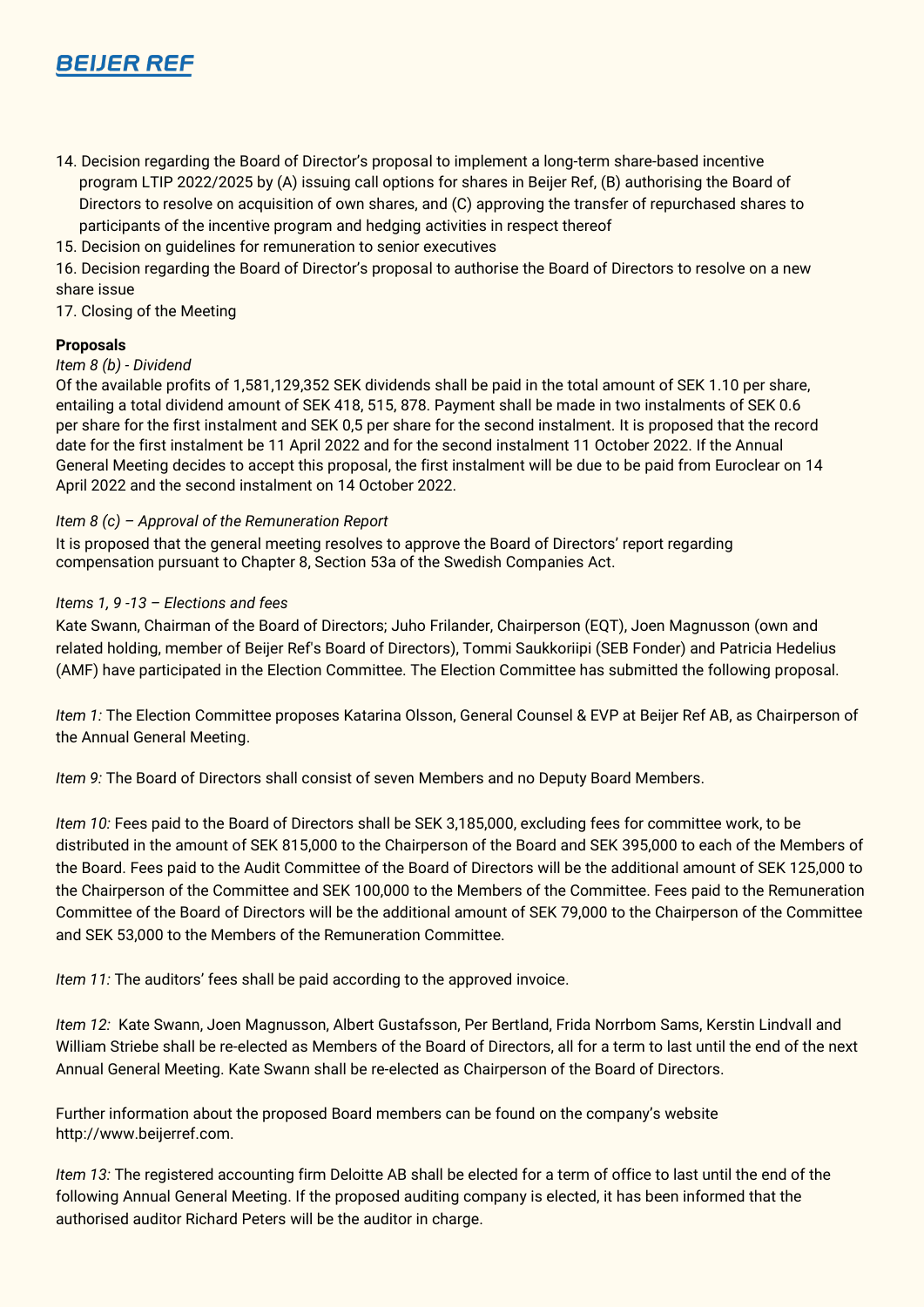*Item 14: Decision regarding the Board of Director's proposal to implement a long-term share-based incentive program LTI 2022/2025 by (A) issuing call options for shares in Beijer Ref, (B) authorising the Board of Directors to resolve on acquisition of own shares, and (C) approving the transfer of repurchased shares to participants of the incentive program and hedging activities in respect thereof*

The Board of Directors proposes that the Annual General Meeting resolves to adopt a long-term share-based incentive program LTI 2022/2025 (the "**Scheme**"), similar to the LTI 2021/2024 implemented in 2021 (collectively the "**Schemes**"), as set forth below. The Scheme, which will include around 120 key individuals in the Beijer Ref Group, in main includes that the participants will be given an opportunity to acquire from Beijer Ref AB (publ) ("**Beijer Ref**" or the "**Company**"), at market price, call options on class B shares of the Company, and that in connection with the acquisition of the call options, the participants will receive a subsidy in the form of a gross salary supplement corresponding to 50 per cent of the premium paid for the options. In order to hedge the undertakings and costs of Beijer Ref related to LTI 2022/2025, the Board of Directors further proposes that the Board of Directors be authorised to resolve on repurchase of shares and that the Annual General Meeting resolves on transfer of shares in Beijer Ref to the participants in LTI 2022/2025.

## **(A) Resolution to issue call options for shares in Beijer Ref**

- a) The number of call options to be issued pursuant to the Scheme shall be no more than 1,616,000 options, corresponding to approximately 0,42 per cent of the total number of shares and approximately 0,25 per cent of the total number of votes in the Company (including shares held by the Company).
- b) Each call option will entitle the holder to acquire from the Company one (1) class B share in the Company during the period from 15 May 2025 to 15 June 2025, inclusive. The acquisition of shares may not, however, take place during any period when trading in shares in the Company is prohibited in accordance with Regulation (EU) No 596/2014 of the European Parliament and of the Council of 16 April 2014 on market abuse (market abuse regulation) or any other equivalent legislation in force at any time.
- c) The exercise (purchase) price for shares upon exercise shall correspond to 125 per cent of the volumeweighted average of the price paid for the Company's share at Nasdaq Stockholm during the five trading days immediately prior to the sale and transfer of the call options to the participants.
- d) The right to acquire call options shall be granted to the CEO, the Executive Management at Beijer Ref and approximately 110 additional key individuals with the Beijer Ref Group who have a direct opportunity to influence the Group's profits and for who participation in the Scheme is deemed financially, administratively and practically justifiable. The CEO shall be able to buy no more than 200,000 call options and other members of Executive Management together with a few Managing Director's for larger entities shall be able to buy no more than 40,000 call options per person. Other participants are divided into four categories according to position, the first group of which with approximately 20-30 participants shall be able to buy no more than 20,000 call options per person and the other groups with approximately 80 participants in total shall be able to buy no more than, respectively, 8,000, 4,000 or 3,000 call options per person, depending on position.
- e) If a person who is entitled to allocation declines to acquire the call options offered, either fully or partly, such non-acquired call options may be distributed pro rata between those entitled to allocation who have registered their interest in acquiring additional call options. A participant will not be permitted to purchase call options for more than 20 per cent of the participant's annual salary.
- f) The Board of Directors shall finally confirm and resolve on the allocation of call options in accordance with the principles set forth herein, as well as the number of call options that will be offered within each category. Allocation is expected to take place during the second quarter of 2022.
- g) The price (option premium) for the call options shall correspond to the market value of the call options at the time of the transaction, calculated independently by PwC Sverige, in accordance the Black & Scholes model. The variables of the Black & Scholes model will be determined based on the market conditions in connection with the sale and transfer of the call options.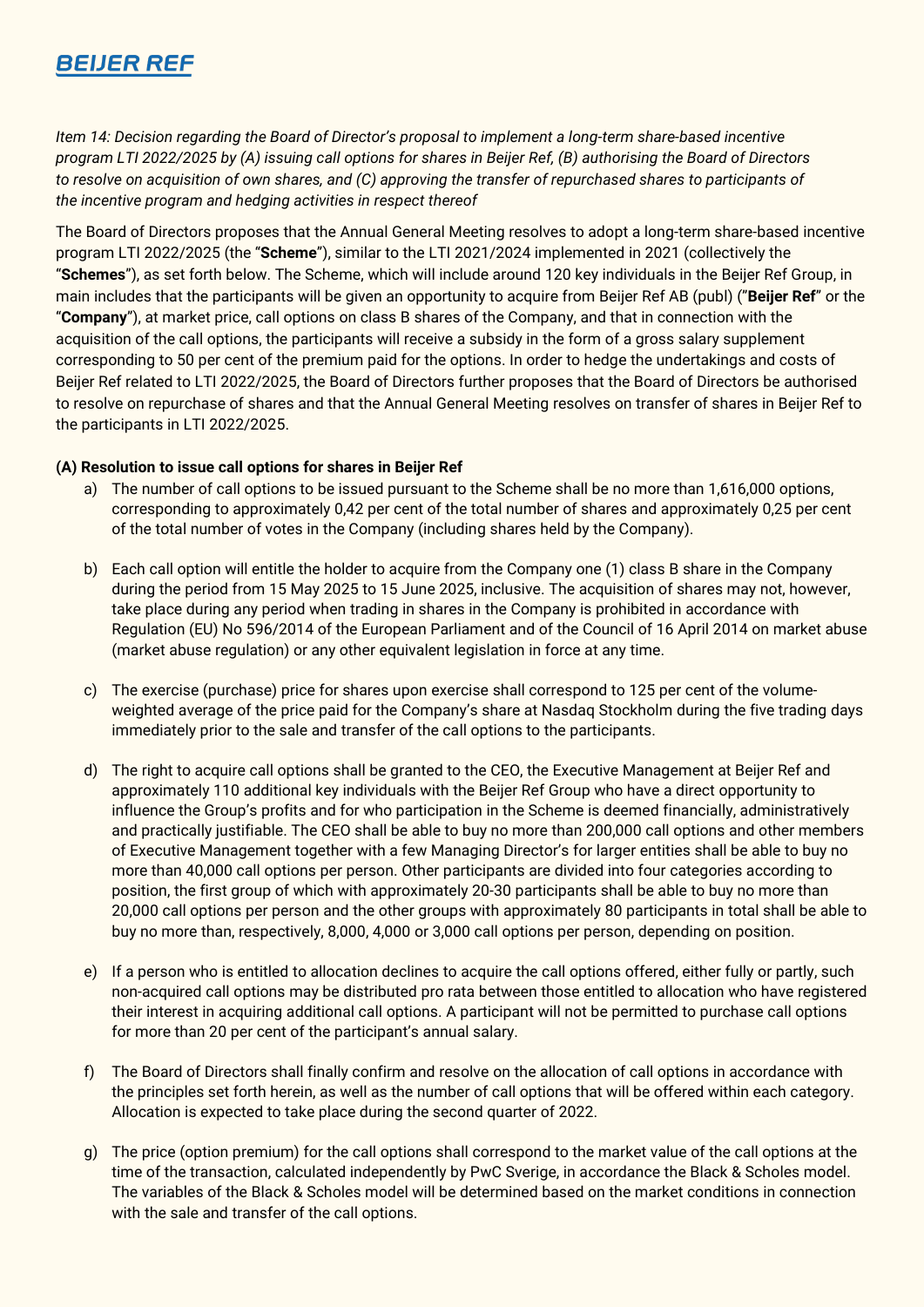- h) The number of shares to which each call option provide entitlement to purchase, as well as the exercise (purchase) price, may be recalculated for such reasons as e.g. bonus issues, revers splits or splits of shares, new share issues, reduction of the share capital or similar measures, in accordance with standard terms and conditions for call options, established by the Board of Directors.
- i) The call options are freely transferable. However, Beijer Ref will reserve a right, but not the obligation, to repurchase the call options upon termination of employment or pre-emptively, on customary terms and conditions, established by the Board of Directors.
- j) During the exercise period, the Company shall have a right but not an obligation to repurchase call options at market value (cash settlement), if this is deemed financially, administratively or practically justified.
- k) The Board of Directors shall, within the terms and conditions established hereby, be responsible for the more detailed structuring and management of the Scheme.

## **(B) Resolution to authorise the Board of Directors to pass a resolution to acquire the Company's own shares**

In order to secure Beijer Ref's delivery of shares to the participants in the Schemes and possible future incentive programs and, in terms of liquidity, hedge payments of future social security contributions related to delivery of shares, the Board of Directors proposes that the Annual General Meeting shall pass a resolution to authorise the Board of Directors to acquire up to 1,319,362 class B shares in the Company before the 2023 Annual General Meeting. The intent is to exercise the authorisation only to the extent needed for the Scheme. Acquisitions shall take place at Nasdaq Stockholm in accordance with the stock exchange's regulations at a price within the price range registered at any time, which means the range between the highest buy rate and the lowest sell rate. Acquisitions shall be paid for in cash and may take place on one or more occasions.

## **(C) Resolution to approve of the transfer of shares to participants in the Scheme**

The Board of Directors' proposal also includes that the Annual General Meeting shall approve that the Board of Directors, with deviation from the preferential rights of shareholders, may transfer up to 1,616,000 of the Company's class B shares to participants in the Schemes following exercise of the call options, in accordance with the terms of the call options. The reason for the deviation from the preferential rights of shareholders is to give Beijer Ref the opportunity to deliver shares in the Company to the participants in the Schemes and possible future incentive programs.

Since the initiation of LTI 2022/2025 is not expected to give rise to any costs for social security contributions of Beijer Ref (and since a resolution on transfer is valid only until the next Annual General Meeting), the Board of Directors has decided not to propose that the Annual General Meeting 2022 resolves on transfer of the Company's own shares on a regulated market for in terms of liquidity, hedge payments of future social security contributions. However, before any transfers of Beijer Ref shares to participants in LTI 2022/2025 can be made, the Board of Directors intends to propose to a later General Meetings to resolve on transfers of the Company's own shares on a regulated marked in order to hedge such payments.

\*\*\*

#### **Dilution, costs and effect on important key indicators**

The Scheme does not involve any dilution for existing shareholders as it is based on call options in respect of shares already issued in the Company.

The costs of the Scheme consist of the subsidy that may be paid in connection with the transfer of the call options as described above, the social security contributions incurred for this subsidy and the cost of financing the repurchased shares. The total cost for the subsidy is estimated to be approximately SEK 17,471,000 (before corporate tax, and SEK 13,103,250 after corporate tax) over the term of the Scheme. Against the subsidy, the option premium corresponds to a total of approximately SEK 27,633,600, which the Company receives for the sale and transfer of the call options. The Company's financing cost for the repurchase of shares is estimated to be approximately SEK 5,524,514 after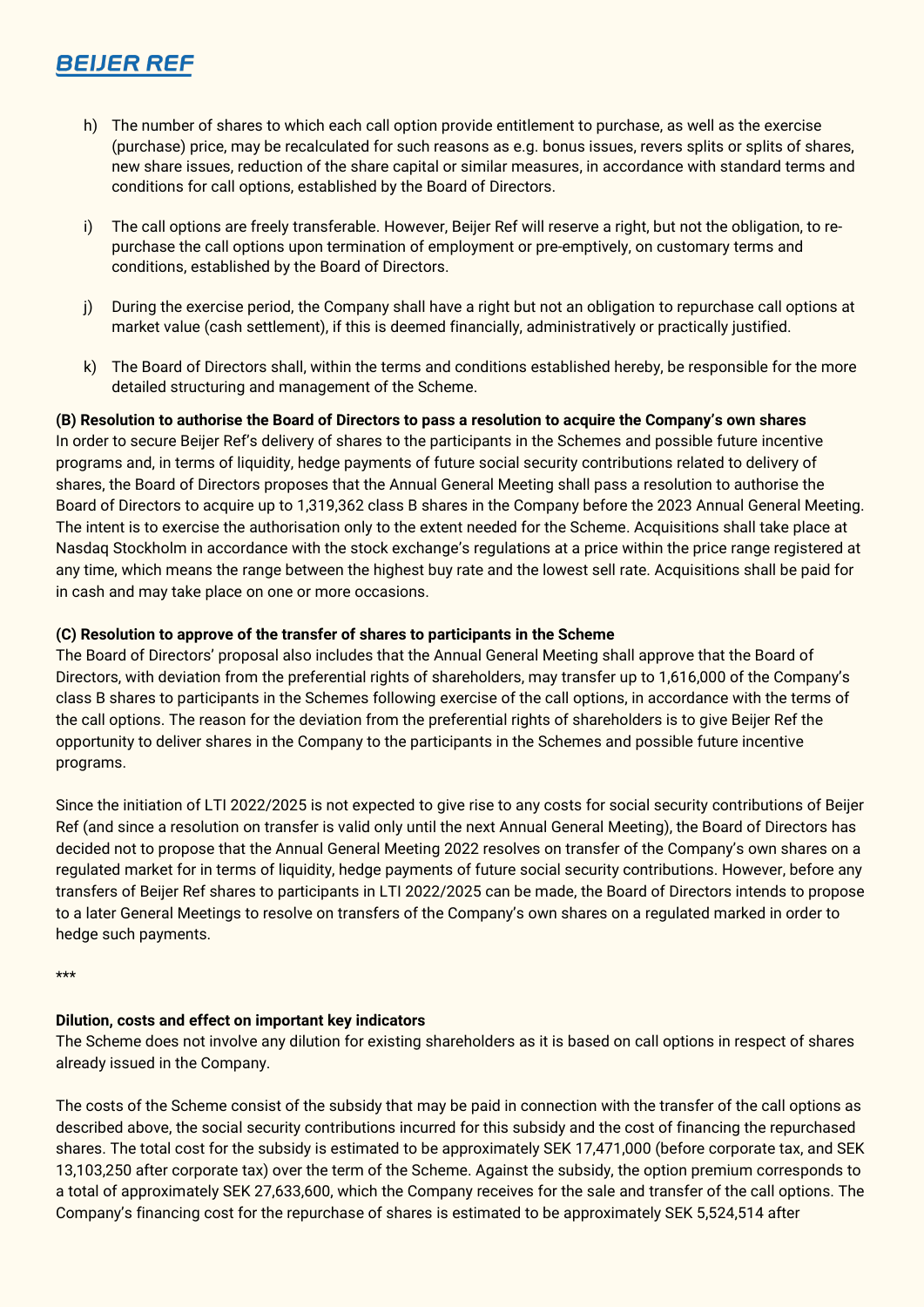corporate tax. All information is calculated based on a share price of SEK 145. Other costs mainly relates to calculated social security contributions, which are hedged through the repurchase of shares.

During its term, the Scheme will have a positive effect on the key indicator "profit per share" because of the Company's repurchasing of shares and a negative effect on the same key indicator because of the costs described above. The net effect on the key indicator "profit per share" will be insignificant during the term of the Scheme and will disappear entirely after its conclusion. Otherwise it is also assessed that the Scheme will have only an insignificant effect on important key indicators.

## **Hedging**

In order to secure delivery of shares and to cover administrative costs, mainly costs for social security contributions, the Board of Directors proposes to resolve on repurchase of shares, and to resolve on transfer of shares to participants in LTI 2022/2025 in accordance with section B and C above.

## **Other share based incentive programs**

The Company has one share based incentive scheme in force, LTI 2021/2024, expiring in June 2024. LTI 2021/2024 is in all major respects similar to LTI 2022/2025, as proposed, and currently includes call options for 1,476,000 class B shares at an exercise price of SEK 165.60 per share. The Schemes jointly corresponds to 0,81 per cent of the shares of the Company and 0,49 per cent of the votes, but entail no dilution for existing shareholders.

## **Reason for the Scheme and its preparation**

The Board of Directors' reason for the implementation of the Scheme is to provide executives within the Beijer Ref Group the opportunity through a personal investment to take part in and strive to achieve a positive value growth in the Company's shares and thereby achieve a greater shared interest between them and the Company's shareholders. The intention of the Scheme is also to contribute to executives in the long term increasing their shareholding in the Company. The Scheme is also expected to create conditions for retaining and recruiting competent personnel in the Beijer Ref Group, to provide competitive compensation and to unite the interests of shareholders and executives. The Board of Directors considers the Scheme to be reasonable in its scope and cost-efficiency. The executives covered by the Scheme is the group that, in an otherwise strongly decentralised organisation, has an opportunity to create a positive impact on profits through collaboration between the Group's subsidiaries. Against this background, the Board of Directors believes that the introduction of the Scheme will have a positive effect on the Beijer Ref Group's continued development and that the Scheme will be of benefit to both the shareholders and the Company.

The proposal for the Scheme has been prepared by the Company's Remuneration Committee and the Board of Directors. The decision to propose the Scheme to the Annual General Meeting was made by the Board of Directors. Members of the Company's Board of Directors are not covered by the Scheme.

#### **Majority requirement**

The Board of Directors' proposal in accordance with points (A)-(C) above shall be adopted as a joint resolution under application of the majority rules in Chapter 16 of the Swedish Companies Act, which means that shareholders with at least nine tenths of both votes submitted, and shares represented at the Meeting must vote for the resolution.

#### *Item 15: Decision on guidelines for remuneration to senior executives*

The Board of Directors proposes that the Annual General Meeting 2022 adopts the following guidelines for remuneration to senior executives in Beijer Ref AB, which at the longest shall be valid until the Annual General Meeting 2026. As compared to the current guidelines, the guidelines now include a possibility to apply non-financial criteria for variable cash remuneration and have also been adjusted by reason of the Board of Directs having established a Remuneration Committee.

#### **The Board of Directors' proposal for guidelines for executive remuneration**

The CEO and President of the Beijer Ref Group and individuals who are members of the Group Management of Beijer Ref AB (the "company" or "Beijer Ref") during the period of which these guidelines are in force, fall within the provisions of these guidelines. These guidelines shall apply to remuneration agreed, and amendments to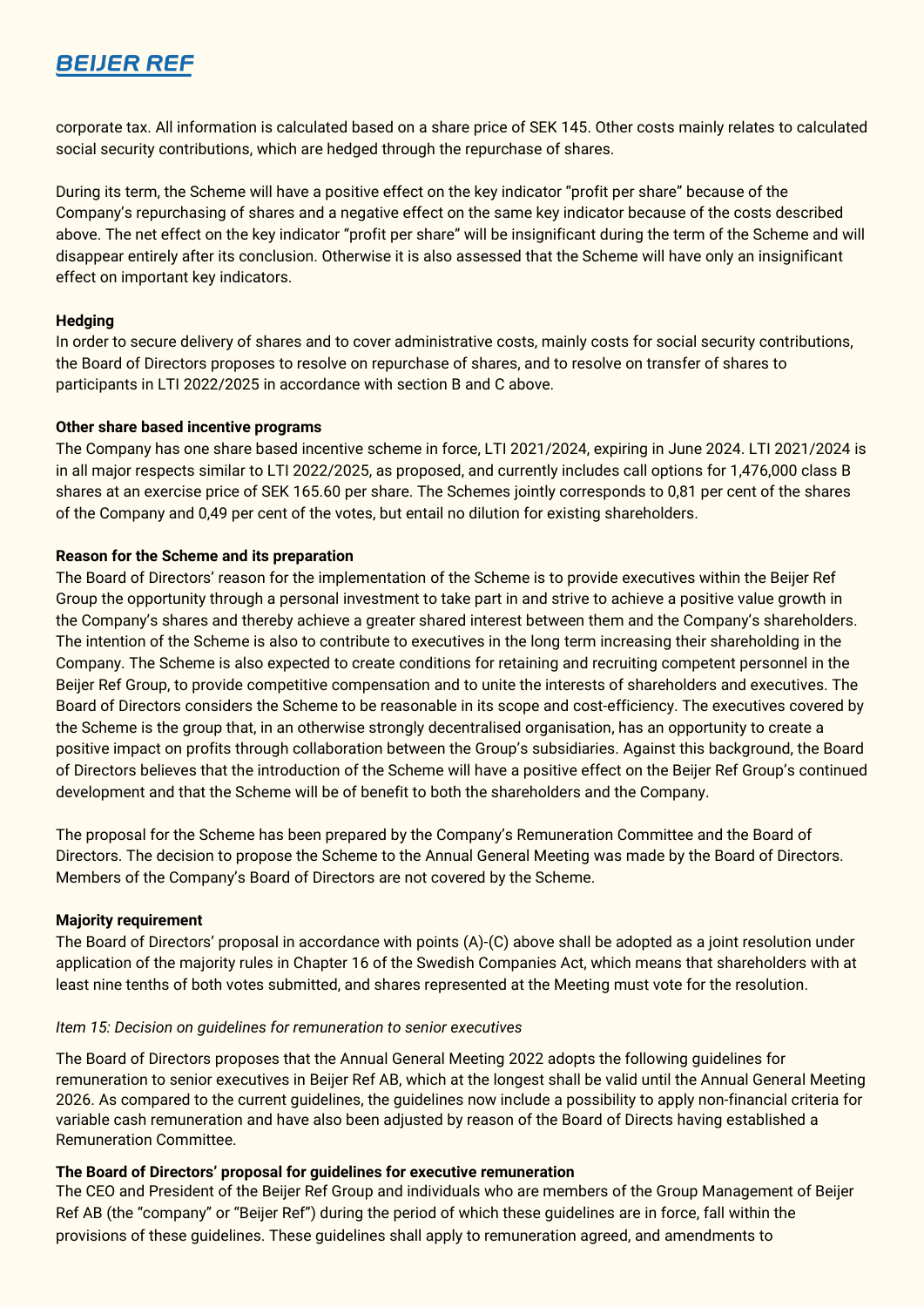remuneration already agreed, after adoption of the guidelines by the Annual General Meeting 2022. The guidelines do not apply to any remuneration specifically decided by the general meeting, such as remuneration to board members or share-related incentive schemes.

#### **The guidelines' promotion of the company's business strategy, long-term interests and sustainability**

Beijer Ref is a trading group that provides customers over most of the world with a broad range of products in the fields of commercial and industrial refrigeration, as well as heating and air conditioning. Beijer Ref has an expressed mission – to provide the market with global expertise in refrigeration and air conditioning. By growing more quickly than the market, the goal is to strengthen the position as a world-leading organisation. To do this, the group works according to a strategy that is divided into five focus areas – acquisition, OEM, purchasing & logistics, digitalisation and sustainability. A prerequisite for the successful implementation of Beijer Ref's business strategy and safeguarding of its long-term interests, including its sustainability, is that the company is able to recruit and retain qualified personnel. The objective of Beijer Ref's remuneration policy for senior executives is therefore to offer competitive remuneration on market terms, in order to attract, motivate and retain competent and skilled employees. These guidelines enable the company to offer senior executives a competitive total remuneration. For more information regarding the company's business strategy, please see the company's website [www.beijerref.com.](http://www.beijerref.com/)

A call option program has been set up within the company. It has been resolved by the general meeting and is therefore excluded from these guidelines.

#### **Forms of renumeration, etc.**

The remuneration shall consist of fixed salary, variable cash remuneration, pension benefits and other benefits. Additionally, the general meeting may – irrespective of these guidelines – resolve on, among other things, sharerelated or share price-related remuneration. The total remuneration shall be on market terms and promote the interests of the shareholders by enabling the company to attract and retain senior executives.

#### *Variable cash remuneration*

The variable remuneration is based on the outcome in relation to set financial and non-financial goals. Fulfilment of criteria for payment of variable cash remuneration shall be measured during a one year period. CEO obtains an amount corresponding to a maximum of 55% of the annual salary and other senior executives obtains an amount corresponding to a maximum of 50% of the annual salary. Variable cash remuneration shall not qualify for pension benefits. The variable cash remuneration shall be linked to predetermined, well-defined and measurable financial and non-financial criteria for the Beijer Ref Group and on group and individual level, respectively, such as growth of revenue, growth of profit and working capital development and, with regard to the non-financial criteria, be linked to clear functional targets and/or sustainability targets. Weighting is done relatively between the different criteria based on which focus shall be given to the executive management; the primary weight is to be placed on growth of profit. The non-financial criteria may apply to a maximum of 20 percent of the total variable cash remuneration. The criteria shall be designed so as to contribute to Beijer Ref's business strategy and long-term interests, including its sustainability, by for example being linked to the business strategy or promote the senior executive's long-term development within Beijer Ref.

Further variable cash remuneration may be awarded in extraordinary circumstances, provided that such extraordinary arrangements are limited in time and only made on an individual basis, either for the purpose of recruiting or retaining senior executives, or as remuneration for extraordinary performance beyond the individual's ordinary tasks. Such remuneration may not exceed an amount corresponding to 100 per cent of the fixed annual cash salary and may not be paid more than once each year per individual. Any resolution on such remuneration for the CEO and other senior and executives shall be made by the board of directors.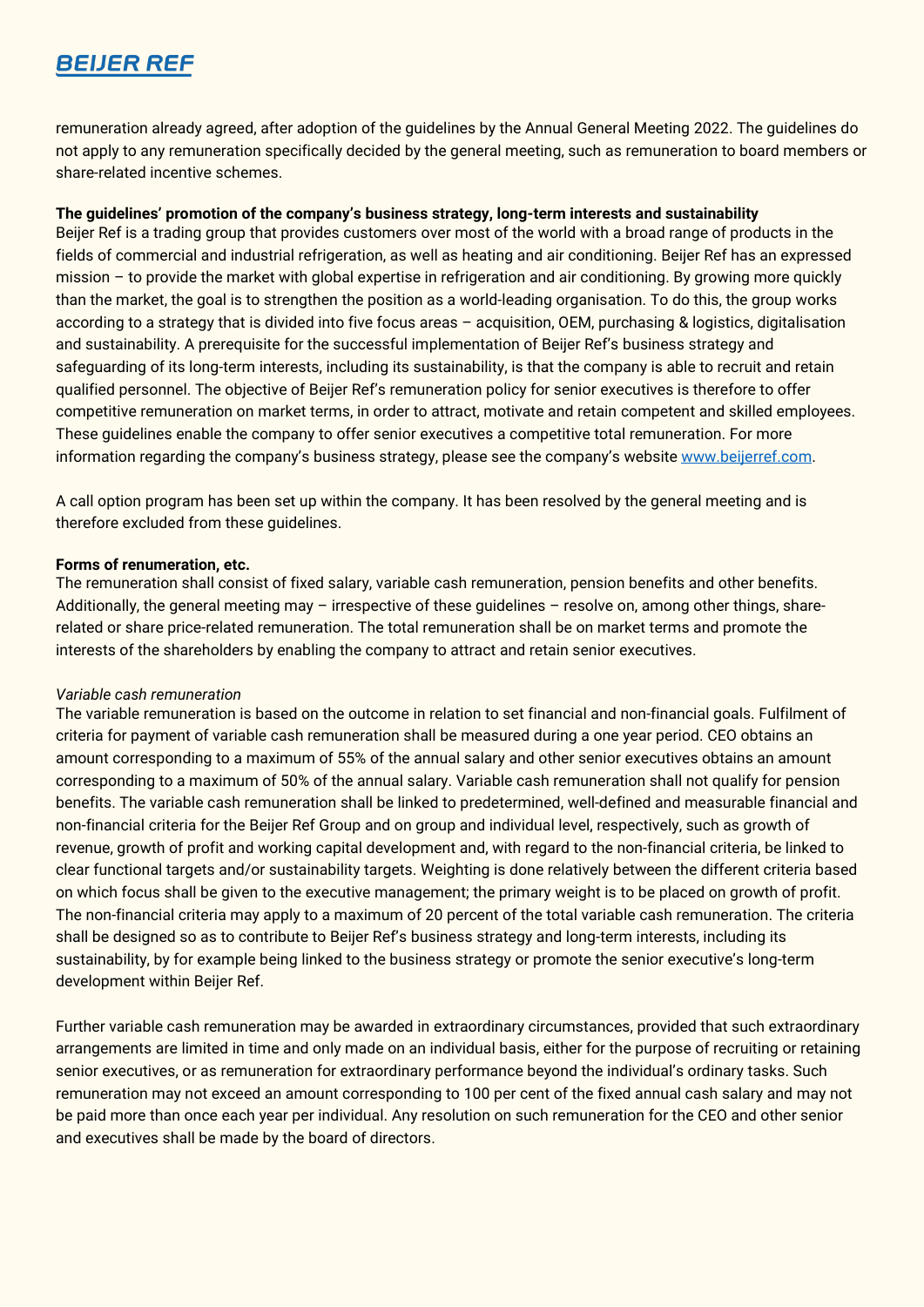#### *Pension benefits*

For the senior executives, pension benefits, including health insurance (Sw: sjukförsäkring), shall be premium defined. For the CEO, an amount corresponding to a maximum of 30% of the fixed annual salary is committed. For other senior executives, an amount corresponding to a maximum of 25% of the fixed annual salary is committed.

#### *Other benefits*

Other benefits may include, inter alia, private healthcare insurance and company car. Such benefits may amount to not more than 10% of the fixed annual salary.

#### *Extraordinary remuneration*

Further cash remuneration may be awarded as one-off arrangements in extraordinary circumstances, for the purpose of recruiting or retaining executives. Such remuneration may not exceed an amount corresponding to the annual fixed salary. Resolution on such remuneration shall be made by the board of directors

#### *Foreign employments*

For senior executives outside of Sweden, whose employments are governed by other rules than Swedish, other terms may apply under law or market practice, and adjustments may therefore take place. In such cases, the overall purpose of these guidelines shall, to the extent possible, be taken into account.

#### **Determination of the outcome for variable cash remuneration, etc.**

The company's remuneration committee, shall prepare, monitor and evaluate matters regarding variable cash remuneration. After the measurement period for the criteria for awarding variable cash remuneration has ended, it shall be determined to which extent the criteria have been satisfied. Evaluations regarding fulfilment of financial criteria shall be based on established financial information for the relevant period.

Variable cash remuneration will be paid after the measurement period has when the annual accounts have been approved at the annual general meeting. The board of directors shall have the possibility, under applicable law or contractual provisions, to in whole or in part reclaim variable remuneration paid on incorrect grounds (claw-back).

#### **Employment term and termination of employment**

Senior executives shall be employed until further notice. Severance pay and fixed salary during the period of notice may not exceed an amount corresponding to 24 months fixed salary for the CEO and 12 months fixed salary for other senior executives.

At resignation by a senior executive, the notice period may amount to six months. A senior executive's own resignation does not trigger any right to severance pay.

Additionally, remuneration may be paid for non-compete undertakings. Such remuneration shall compensate for loss of income and shall only be paid to the extent the previously employed executive is not entitled to severance pay for the same period. The remuneration may be paid during the time the non-compete undertaking applies, however not for longer than twenty-four months following termination of employment.

#### **Salary and employment conditions for employees**

In the preparation of the board of directors' proposal for these remuneration guidelines, salary and employment conditions for employees of the company have been taken into account by including information on the employees' total income, the components of the remuneration and increase and growth rate over time, in the board of directors' basis of decision when evaluating whether the guidelines and the limitations set out herein are reasonable.

#### **The decision-making process to determine, review and implement the guidelines**

Within the Board of Directors, a remuneration committee is established. The remuneration committee prepares matters regarding remuneration and other employment conditions for the company management. The remuneration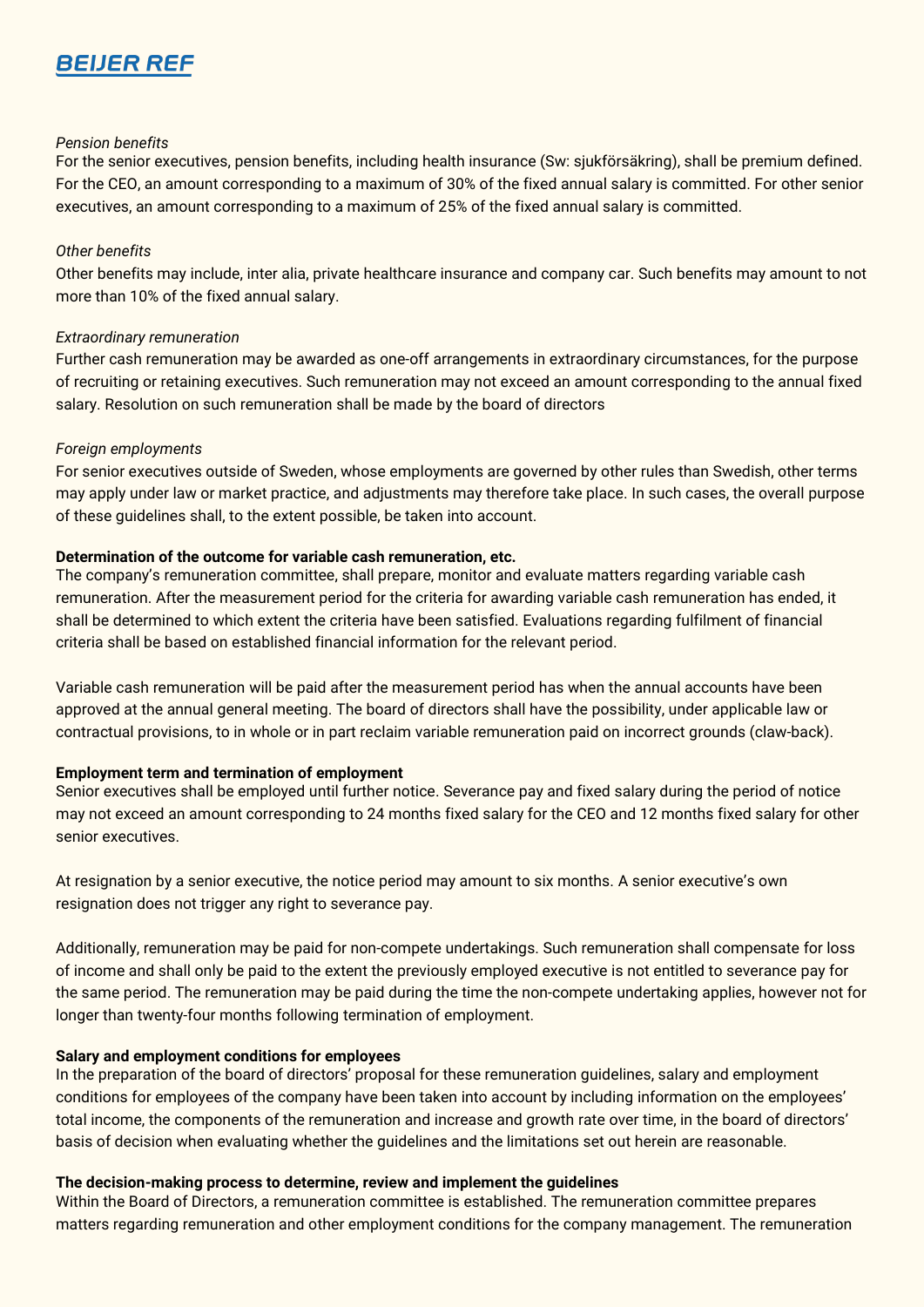

committee shall also monitor and evaluate the application of the guidelines for senior executive remuneration as well as the current remuneration structures and compensation levels in the company. Remuneration to the CEO and other senior executives shall be resolved by the board of directors, or after delegation, by the remuneration committee. The CEO and other members of the company management do not participate in the board of directors' or the remuneration committee's processing of and resolutions regarding remuneration-related matters in so far as they are affected by such matters. The board of directors shall prepare a proposal for new guidelines at least every fourth year and submit it to the general meeting. The guidelines shall be in force until new guidelines are adopted by the general meeting.

#### **Derogation from the guidelines**

The board of directors may temporarily resolve to derogate from the guidelines, in whole or in part, if in a specific case there is special cause for the derogation and a derogation is necessary to serve the company's long-term interests, including its sustainability, or to ensure the company's financial viability.

## *Item 16: Decision regarding the Board of Director's proposal to authorise the Board of Directors to resolve on a new share issue*

The Board of Directors proposes that the general meeting will authorise the Board of Directors to resolve on one or more occasions during the period up to the next Annual General Meeting, to issue at maximum 38,230,407 new shares, corresponding to 10 per cent of the company's share capital and number of shares. The share issue may be with or without deviation from the shareholders' preferential rights, by payment in cash, by contribution in kind or by set-off.

The purpose of the authorisation and the reason for the deviation from the shareholders' preferential right is to pursue the company's acquisition strategy by enabling acquisitions by payment in Beijer Ref shares (contribution in kind) or flexibility in the financing of acquisitions. The share issue price shall be determined in accordance with market conditions, which may include customary discounts. Other terms may be resolved by the Board of Directors.

The Board of Directors, or anyone appointed by the Board of Directors, shall be authorised to make such minor adjustments of the resolution of the Annual General Meeting that may be necessary in connection with registration with the Swedish Companies Registration Office.

The proposal is subject to the support of shareholders representing at least two-thirds of the votes cast and the shares represented at the meeting.

#### D. OTHER

The Election Committee's full proposals are set out above. The Election Committee's reasoned statement will be available on the company's website [www.beijerref.com/general-meeting](http://www.beijerref.com/general-meeting) in conjunction with the notice convening the Annual General Meeting. The accounting documents, the auditors' statement in accordance with Chapter 8, section 54 of the Swedish Companies Act and the Board of Directors' complete proposal for decision in accordance with the above will be available at the company's premises and on the company's website from 17 March 2022 and will be sent to shareholders who so request, providing their address. The general meeting shareholder register will be available at the company's head office, Stortorget 8, Malmö.

Shareholders are reminded that they are entitled to request information from the Board of Directors and the Managing Director at the Annual General Meeting in accordance with Chapter 7, section 32 of the Swedish Companies Act.

For information about the processing of your personal data, see [https://www.euroclear.com/dam/ESw/Legal/Privacy](https://www.euroclear.com/dam/ESw/Legal/Privacy-notice-bolagsstammor-engelska.pdf)[notice-bolagsstammor-engelska.pdf.](https://www.euroclear.com/dam/ESw/Legal/Privacy-notice-bolagsstammor-engelska.pdf)